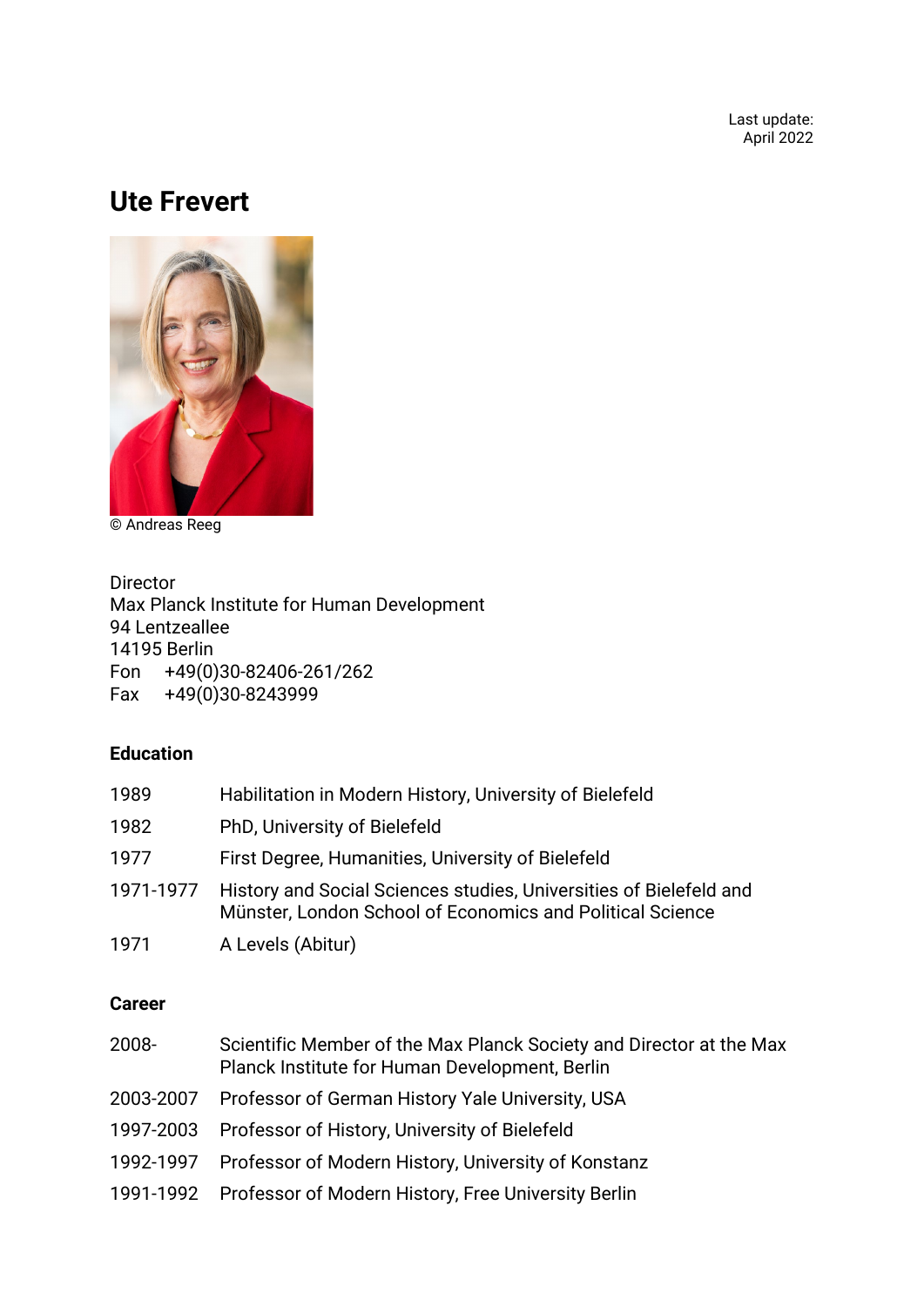| 2020                    | Sigmund-Freud-Preis für wissenschaftliche Prosa (Prize for<br>Academic Prose), German Academy for Language and Literature |
|-------------------------|---------------------------------------------------------------------------------------------------------------------------|
| 2020                    | Ernst-Hellmut-Vits-Prize, Universitätsgesellschaft Münster                                                                |
| 2018                    | Honorary doctorate, University of Tampere (Finland)                                                                       |
| 2016                    | The Order of Merit of the Federal Republic of Germany                                                                     |
| 2013                    | Corresponding Fellow of the British Academy for the Humanities and                                                        |
|                         | Social Sciences, London                                                                                                   |
| 2009                    | Member of the Berlin-Brandenburg Academy of Sciences and<br><b>Humanities</b><br>(since 2020: Member of the Council)      |
| 2008                    | Honorary professor, Free University Berlin                                                                                |
| 2004                    | Member of the German National Academy of Sciences Leopoldina<br>(since 2020: Member of the Presidium)                     |
| 2004-2005               | Fellow, Wissenschaftskolleg Berlin                                                                                        |
| 2003                    | Visiting Professor, Maison des Sciences de l'Homme, Paris                                                                 |
| 2003                    | Visiting Professor, Institute for Human Sciences, Vienna                                                                  |
| 2002                    | Visiting Professor, Dartmouth College, New Hampshire, USA                                                                 |
| 2000/2001<br><b>USA</b> | Fellow, Center for Advanced Study in the Behavioral Sciences, Stanford,                                                   |
| 1998                    | Leibniz Award, German Research Foundation                                                                                 |
| 1997                    | Visiting Professor, Hebrew University, Jerusalem, Israel                                                                  |
| 1989-1990               | Fellow, Wissenschaftskolleg Berlin                                                                                        |
| 1989                    | Habilitation Scholarship, German Research Foundation                                                                      |
| 1979-1981               | Doctoral Scholarship, German National Academic Foundation                                                                 |
| 1972-1978               | Scholarship, German National Academic Foundation                                                                          |

# **Scholarships, Fellowships, Visiting Professorships, Honours & Awards**

#### **Academic Activities**

## *Boards of Trustees*

| 2021     | Member of the Board of Trustees of the Foundation German-Israeli<br><b>Future Forum</b> |
|----------|-----------------------------------------------------------------------------------------|
| $2018 -$ | Member of the Board of Trustees of the Van Leer Jerusalem Institute,<br><b>Israel</b>   |
| $2016 -$ | Member of the Board of Trustees of the Körber Foundation                                |
| $2015 -$ | Member of the University Council Konstanz (2016-2020: Chair)                            |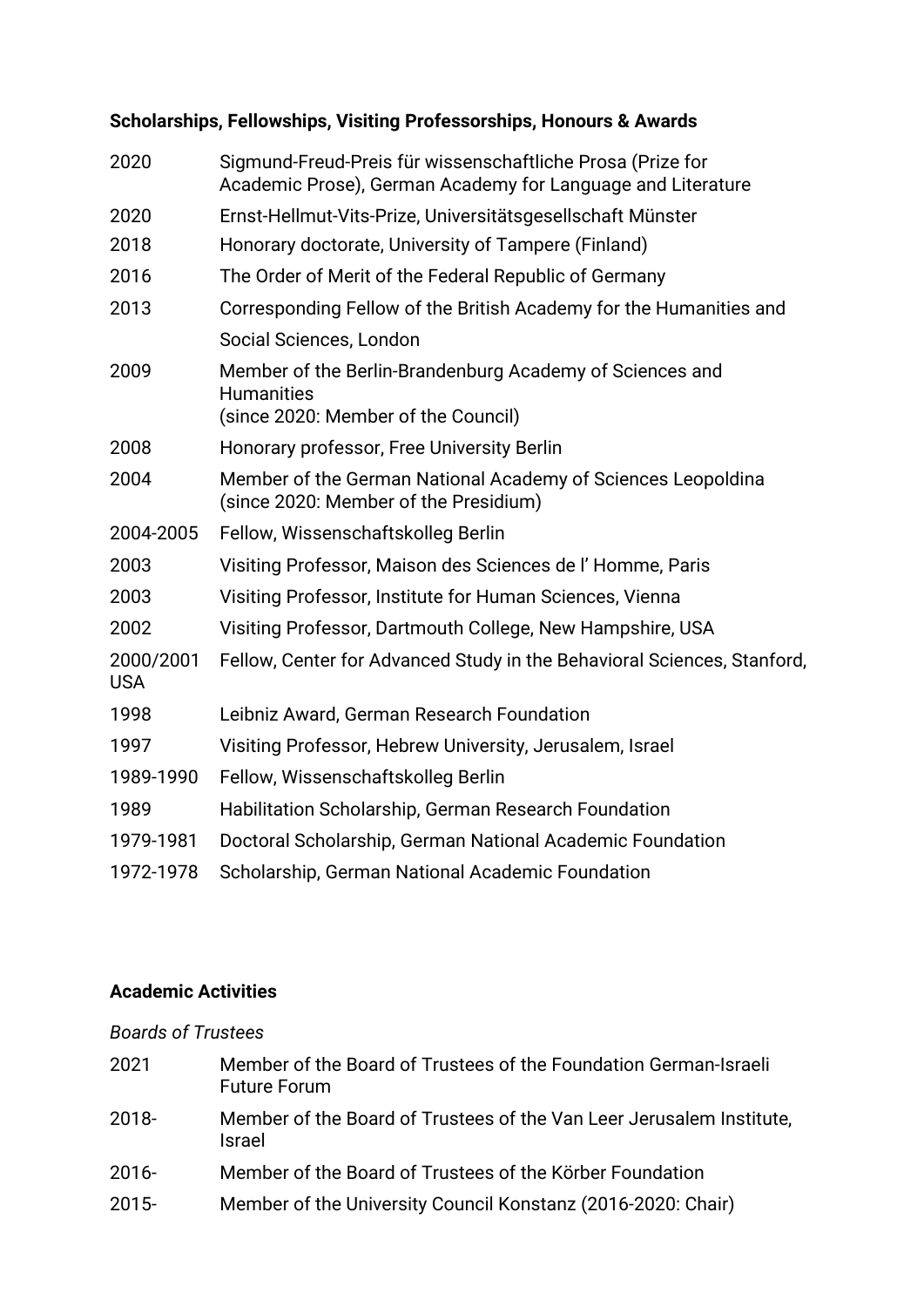| 2013-2018 | Member of the Board of Governors of the German-Israeli Foundation for<br>Scientific Research and Development (GIF) |
|-----------|--------------------------------------------------------------------------------------------------------------------|
| 2013-2016 | Member of the Advisory Board for 'Bildung und Kultur' (Education and<br>Culture) of the Deutsche Bahn Foundation   |
| 2012-2017 | Member of the Board of Trustees of the Deutsches Hygiene Museum,<br><b>Dresden</b>                                 |
| 2010-2014 | Member of the Board of Trustees of the Humboldt-Viadrina School of<br>Governance, Berlin                           |
| 2007-2013 | Member of the Board of Trustees of the Zentrum für Zeithistorische<br>Forschung, Potsdam                           |
| 2007-2012 | Member of the Board of Governors, Jacobs University, Bremen                                                        |
| פחחר חחחר | Momber of the Board of Trustees of the Cerman National Academic                                                    |

2000-2003 Member of the Board of Trustees of the German National Academic Foundation

# *Scientific Advisory Boards*

| 2021      | Member of the Advisory Board of the Research Initiative "ConTrust:<br>Trust in Conflict - Political Life under Conditions of Uncertainty"<br>(Goethe-Universität Frankfurt am Main) |
|-----------|-------------------------------------------------------------------------------------------------------------------------------------------------------------------------------------|
| 2017-     | Deputy Member of the Scientific Advisory Board of the Leopoldina<br><b>Centre for Science Studies</b>                                                                               |
| 2017-2019 | Member of the Advisory Board of "Deutschlandjahr (Year of Germany)<br>USA" 2018/2019 of the Federal Foreign Office, Goethe-Institut and BDI                                         |
| $2016 -$  | Member of the Advisory Board Liberal Education/ Studium Individuale,<br>Leuphana Lüneburg University                                                                                |
| 2012-2014 | Member of the Advisory Board of the Centre Marc Bloch, Berlin                                                                                                                       |
| 2011-2019 | Member of the Advisory Board of the German Historical Institute,<br>Washington DC (since November 2016: Chair)                                                                      |
| 2011-2017 | Member of the Advisory Board of the Ludwig Boltzmann Institute for the<br>History and Theory of Biography, Vienna                                                                   |
| 2009-2015 | Member of the International Advisory Board of the Alexander von<br><b>Humboldt Foundation</b>                                                                                       |
| 2008-     | Member of the Board of Advisors of the Einstein Forum, Potsdam                                                                                                                      |
| 2008-2013 | Member of the Advisory Board of the Dahlem Konferenzen, Free<br><b>University Berlin</b>                                                                                            |
| 2003-     | Member of the Advisory Board of the Institute for Human Sciences,<br>Vienna                                                                                                         |
| 2000-2009 | Member of the Advisory Board of the International Institute for Social<br>History, Amsterdam                                                                                        |
| 1999-2002 | Member of the Baden-Württemberg Federal State Research Council                                                                                                                      |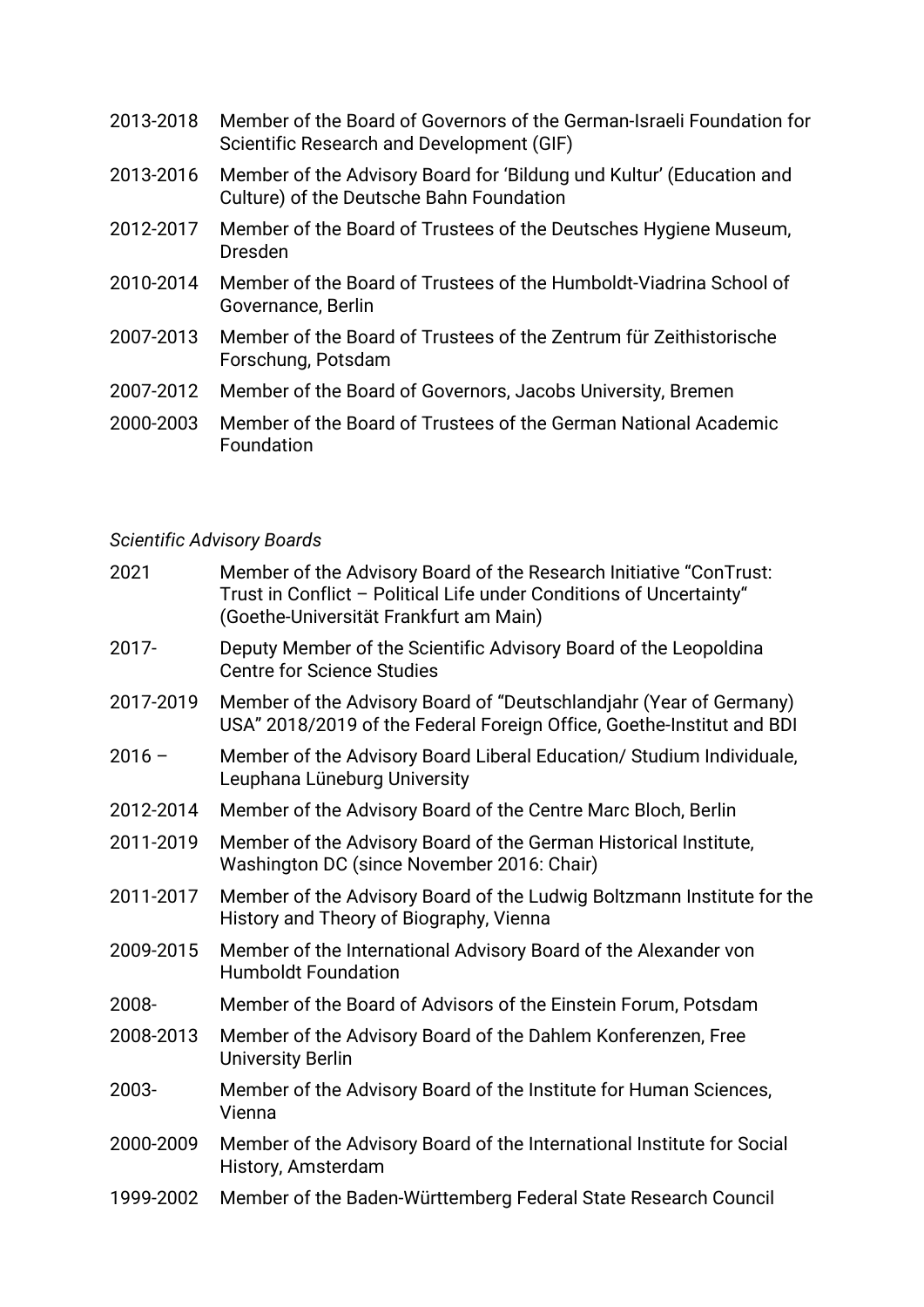- 1998-2001 Member of the Advisory Board, Goethe Institute
- 1997-2009 Member of the Advisory Board, Centre for Interdisciplinary Research, University of Bielefeld

#### *Research Funding Agencies*

- 2016-2017 Luxemburg National Research Fund PRIDE
- 2014-2017 Chair of the Scientific Council of the Max Planck Society
- 2012-2017 European Research Council, Panel Member
- 2012-2014 Deputy Chairperson of the Scientific Council of the Max Planck Society
- 2000-2006 Member of the Nomination Committee of the German Research Foundation for the Leibniz Prize Programme
- 1999-2003 Mentor, German National Academic Foundation
- 1998-2000 Member of the German-American Academic Council
- 1996-2000 Panel expert for Modern History at the German Research Foundation

#### *Other Professional Activities*

| 2016-     | Member of the Council of the Society for the History of Emotions                                                                   |
|-----------|------------------------------------------------------------------------------------------------------------------------------------|
| 2012-2020 | Spokesperson and Principal Investigator of the International Max<br>Planck Research School for Moral Economies of Modern Societies |
| 2009-2012 | Member of the Selection committee of the American Academy in Berlin                                                                |
| 2001-2003 | Head of the DFG-funded research group "Politics as Communication in<br>History", University of Bielefeld                           |
| 1996-1998 | Member of the Executive Committee of the German Historians'<br>Association                                                         |

1990- Member of the Arbeitskreis für moderne Sozialgeschichte

#### *Editorial Boards (Journals)*

Co-editor and Managing Director of "Geschichte und Gesellschaft"

#### *Scientific Advisory Boards (Journals)*

| 2018-     | <b>Emotions and Society</b>                          |
|-----------|------------------------------------------------------|
| $2016 -$  | Sensibilités. Histoire, Critique & Sciences Sociales |
| $2014 -$  | <b>Historical Journal</b>                            |
| 2013-2019 | <b>Body Politics</b>                                 |
| $2005 -$  | Journal of Modern History                            |
| 2004      | Journal of Contemporary History                      |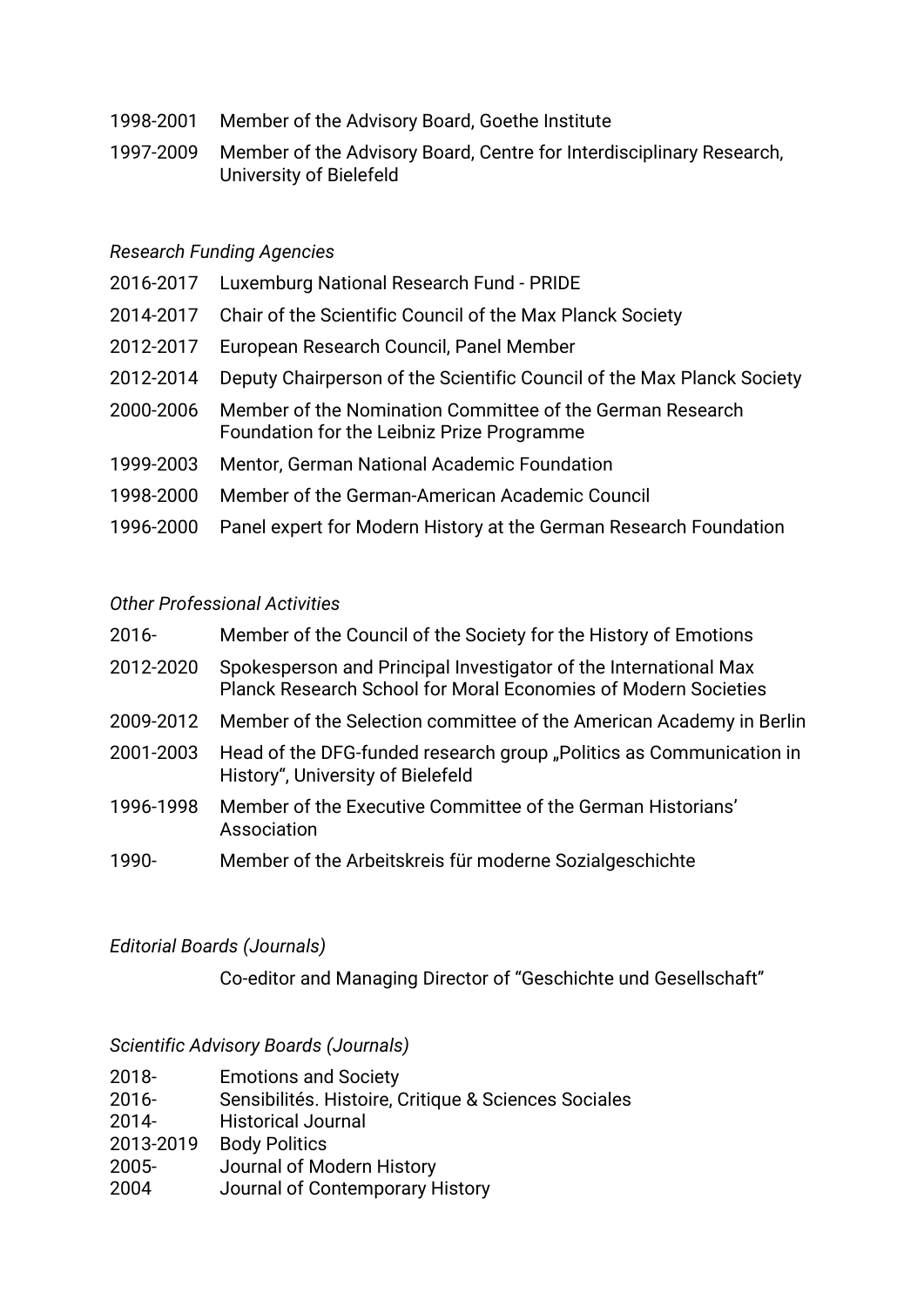2003- European Studies Review

2002-2020 International Review of Social History

1990- L'Homme. Zeitschrift für Feministische Geschichtswissenschaft

1990-1999 Genèses. Science Sociales et Histoire

#### **Research Interests**

- Modern Social, Political and Cultural History,
- History of Emotions,
- Gender History

## **Selected literature (English only)**

- (2022) et al. Feeling political: Emotions and institutions since 1789. Cham: Palgrave Macmillan. [Open Access]<https://doi.org/10.1007/978-3-030-89858-8>
- (2021) Affect theory and history of emotions. *Bloomsbury History: Theory and Method Article* London: Bloomsbury, (Retrieved October 18, 2021, http://dx.doi.org/10.5040/9781350970878.069).
- (2021) Humiliation and modernity: Ongoing practices, changing sensibilities. *Cultural History*, 10(2), 282–289. <https://doi.org/10.3366/cult.2021.0249> (*Book Forum: Ute Frevert's The Politics of Humiliation* (pp. 262-289) with further contributions by Sharon Crozier-De Rosa, Lucy Noakes, and David Nash)
- (2021) The history of humiliation points to the future of human dignity. *Psyche,* 20 January 2021. [https://psyche.co/ideas/the-history-of-humiliation-points-to](https://psyche.co/ideas/the-history-of-humiliation-points-to-the-future-of-human-dignity)[the-future-of-human-dignity](https://psyche.co/ideas/the-history-of-humiliation-points-to-the-future-of-human-dignity)
- (2021) Together with Osterkamp, E., & Stock, G. (Eds.). Women in European academies: From Patronae Scientiarum to Path-Breakers. Berlin: De Gruyter.
- (2020). The politics of humiliation: A modern history. [\(A. Bresnahan,](https://www.mpib-berlin.mpg.de/publication-search/24257?person=%2Fpersons%2Fresource%2Fpersons189024) trans.). Oxford: Oxford University Press.
- (2020). The emotional language of flowers. In D. Hillard, H. Lempa, & R. Spinney (Eds.), Feelings materialized: Emotions, bodies, and things in Germany, 1500-1950 (pp. 202–221). New York: Berghahn Books.
- (2020). Emotions in times of war: Private and public, individual and collective. In C. Langhamer, L. Noakes, & C. Siebrecht (Eds.), Total war: An emotional history (pp. 21–39). Oxford: Oxford University Press.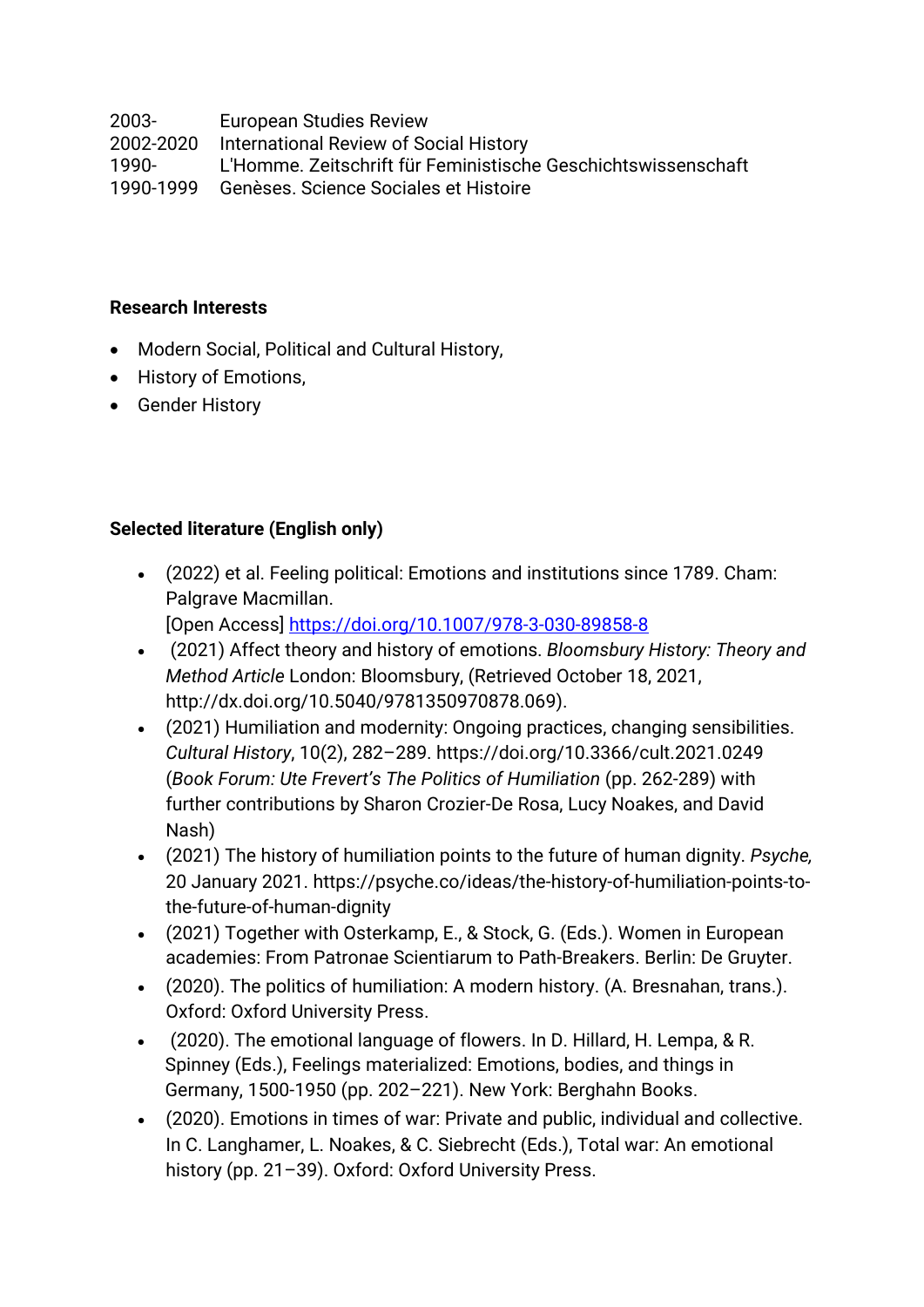- (2020). Gender orders and disorders. In J. Breuilly (Ed.), Nineteenth-century Germany: Politics, culture and society 1780-1918 (2nd ed., pp. 279-304). London: Bloomsbury Academic.
- (2020). Prevention speech 2018: Violence and radicalism, past and present. In: C. Heinzelmann & E. Marks (Eds.), International perspectives of crime prevention 11: Contributions from the 12th Annual International Forum 2018 within the German Congress on Crime Prevention and from the International Conference on Prevention of Violence and Extremism (PV&E). Mönchengladbach: Forum Verlag Godesberg, 2020, pp. 125-129.
- (2019). Diplomats: Kneeling and the protocol of humiliation. In B. Gammerl, P. Nielsen, & M. Pernau (Eds.), Encounters with emotions: Negotiating cultural differences since early modernity (pp. 133-159). New York: Berghahn.
- (2019). In public: Emotional politics. In S. Bromhall, J. W. Davidson, A. Lynch (Series Eds.), & S. J. Matt (Vol. Ed.), A cultural history of the emotions: Vol. 5. A cultural history of the emotions in the age of romanticism, revolution and empire (1780-1920) (pp. 157-174). London: Bloomsbury.
- (2019). (Ed.), Moral economies (Geschichte und Gesellschaft: Sonderheft No. 26). Göttingen: Vandenhoeck & Ruprecht.
- (2019). Moral economies, present and past: Social practices and intellectual controversies. In U. Frevert (Ed.), Moral economies (Geschichte und Gesellschaft: Sonderheft No. 26) (pp. 13-43). Göttingen: Vandenhoeck & Ruprecht.
- (2019). 'Hans in Luck' or the moral economy of happiness in the modern age. History of European Ideas, *45*, 2019, 363-376. doi:10.1080/01916599.2018.1534448. Reprinted In E. Skidelsky (Ed.), Moral concepts and their history (pp. 4-17). Abingdon: Routledge 2022.
- (2019). Comment: History of emotions. In M. Tamm & P. Burke, Debating new approaches to history (pp. 202-207). London: Bloomsbury Academic.
- (2018). Historicizing emotions. Emotion Researcher: ISRE's Sourcebook for Research on Emotion and Affect. Retrieved March 14, 2018, from http://emotionresearcher.com/historicizing-emotions/
- (2016). The history of emotions. In L. Feldman Barrett, M. Lewis, & J. M. Haviland-Jones (Eds.), Handbook of emotions (4th ed., pp. 49-65). New York: Guilford Press.
- (2016). Empathy in the theatre of horror, or civilizing the human heart. In A. Assmann & I. Detmers (Eds.), Empathy and its limits (pp. 79-99). Houndmills: Palgrave Macmillan.
- (2015). Faith, love, hate: The national socialist politics of emotions, pp. 479- 486, 588-589, by W. Nerdinger & H.-G. Hockerts, eds.,, Munich: Beck.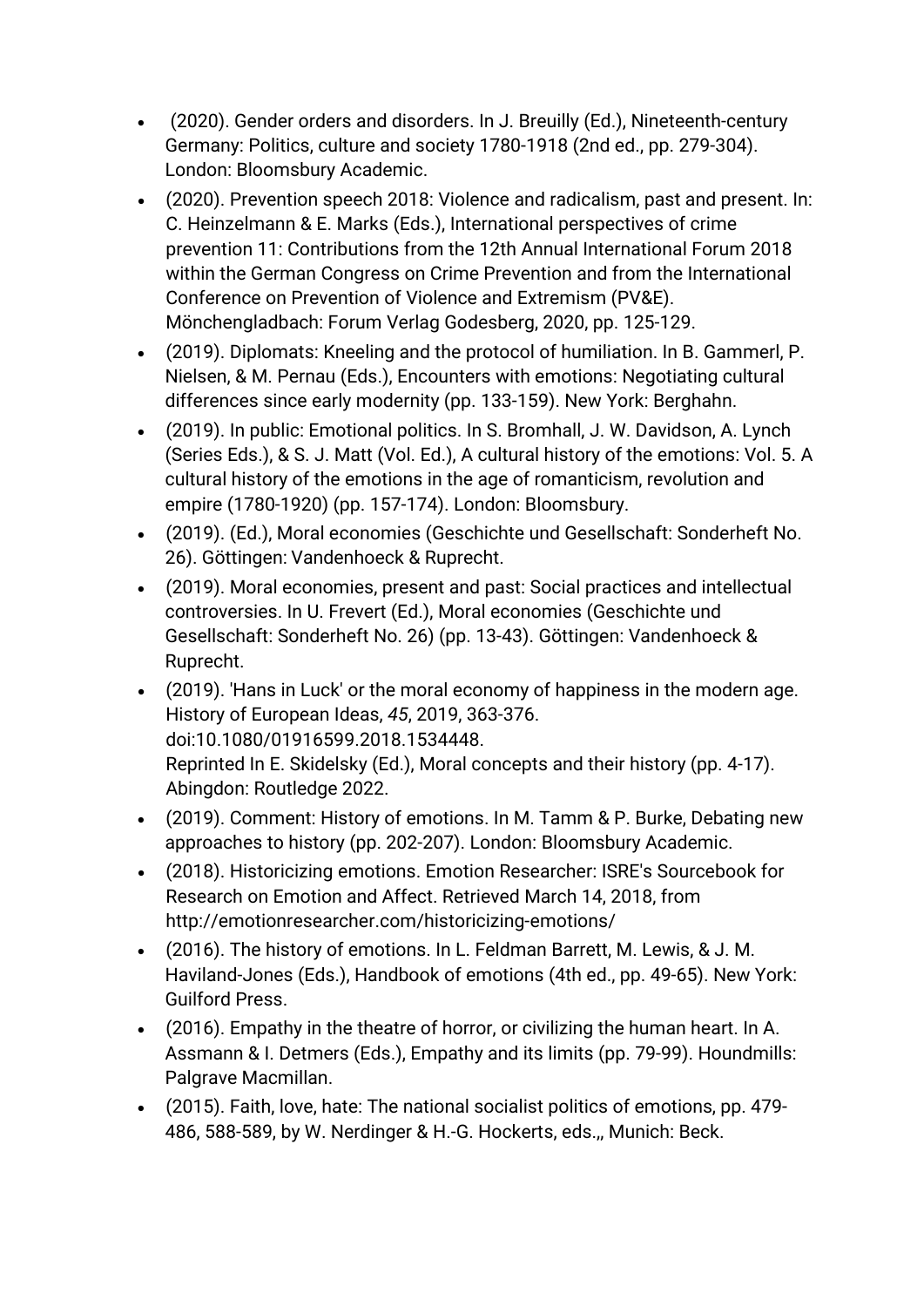- (2015). The history of a European Nation. In S. Colvin & M. Taplin (Eds.), The Routledge Handbook of German politics & culture (pp. 3-19). Abingdon: Routledge.
- (2014) et al. Learning how to feel: Children's literature and emotional socialization, 1870-1970. Oxford: Oxford University Press.
- (2014). et al. Emotional lexicons: Continuity and change in the vocabulary of feeling 1700-2000. Oxford: Oxford University Press.
- (2014). Passions, preferences, and animal spirits: How does Homo Oeconomicus cope with emotions? In F. Biess & D. M. Gross (Eds.), Science and emotions after 1945: A transatlantic perspective (pp. 300-317). Chicago: University of Chicago Press.
- (2014). Honour and /or /as Passion: Historical trajectories of legal defenses. Rechtsgeschichte - Legal History, *22*, 245-255.
- (2014). The modern history of emotions: A research center in Berlin. Cuadernos de Historia Contemporánea, *36*, 31-55. doi:10.5209/rev\_CHCO.2014.v36.46681
- (2014). Wartime emotions: Honour, shame, and the ecstasy of sacrifice. In U. Daniel et al., (Eds.), 1914-1918-online: International Encyclopedia of the First World War. Berlin: Freie Universität Berlin. doi:10.15463/ie1418.10409
- (2011). Emotions in history Lost and found. Budapest: Central European University Press.
- (2011). Jewish hearts and minds? Feelings of belonging and political choices among East German intellectuals. Leo Baeck Institute Yearbook, 56, 353-384.
- (2010). Trust as work. In J. Kocka (Ed.), Work in a modern society: The German historical experience in comparative perspective (pp. 93-108). New York: Berghahn.
- (2010). Conflicting memories and emotions: Germany West, East and united. In W. Petritsch & V. Dzihic (Eds.), Conflict and memory: Bridging past and future in [South East] Europe (pp. 99-110). Baden-Baden: Nomos-Verlags-Gesellschaft.
- (2009). German conceptions of war, masculinity, and femininity in the long nineteenth century. In S. Colvin & H. Watanabe O'Kelly (Eds.), Women and death: Vol. 2. Warlike women in the German literary and cultural imagination since 1500 (pp. 169-185). Rochester, NY: Camden House.
- (2007). Honor and Gender in the Outbreak of WWI. In H. Afflerbach, & D. Stevenson (Eds.), An Improbable War? The Outbreak of World War I and European Political Culture before 1914. New York.
- (2004). A nation in barracks: Modern Germany, military conscription and civil society. Oxford: Berg.
- (1995). Men of honour: A social and cultural history of the duel. Cambridge: Polity Press.